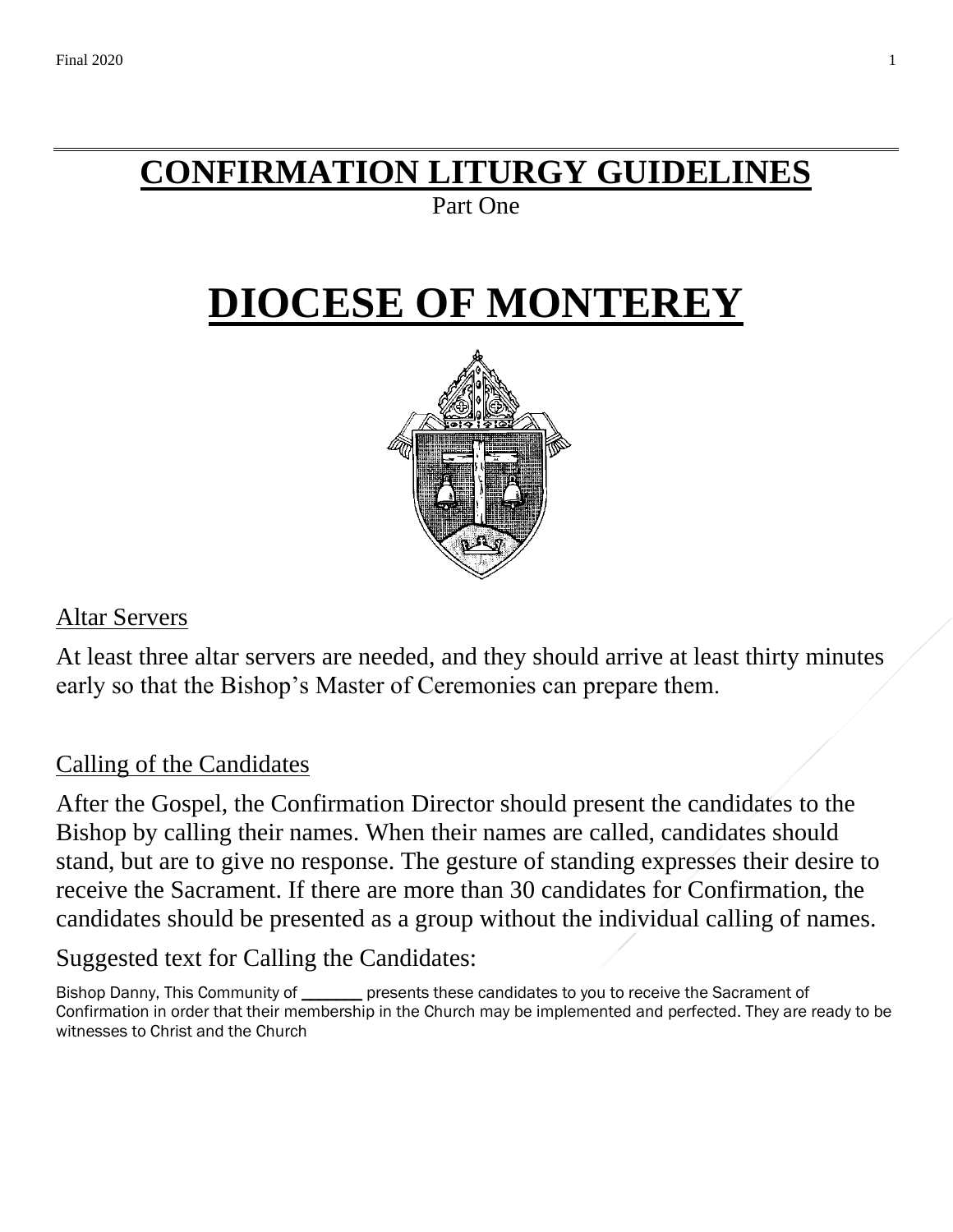Final  $2020$   $2$ 

### **Certificates**

Certificates and similar items are to be presented during one of the reflection sessions that will occur during the post Confirmation period. The certificate should be signed by the pastor.

# Chrism

If the parish supply of Sacred Chrism is being used, it should be poured into a small bowl.

## Deacon

If there is a deacon assigned to the parish, the deacon should proclaim the Gospel, read the Intercessions, assist the Bishop at the altar, and minister one of the Chalices.

### Entrance Procession

The candidates may process in with the liturgical procession, or they may process before the liturgical procession begins.

#### Laying on of Hands

Only the Bishop is to lay hands on the candidates. The Bishop will not lay hands on candidates individually. During the Prayer for the Laying on of Hands, all priests present should raise their hands.

### Master of Ceremonies

The Bishop will be accompanied by a Master of Ceremonies. The Master of Ceremonies will arrive early in order to prepare the servers and to assist the Bishop.

The Pastoral Office assigns a Master of Ceremonies for all celebrations of Confirmation in the parishes and institutions of the Diocese of Monterey. The Bishop's Master of Ceremonies is to serve in that capacity, and the Bishop requests that no local Master of Ceremonies be appointed to replace the Master of Ceremonies assigned by the Pastoral Office. Bishop Ryan will also be accompanied by a Master of Ceremonies.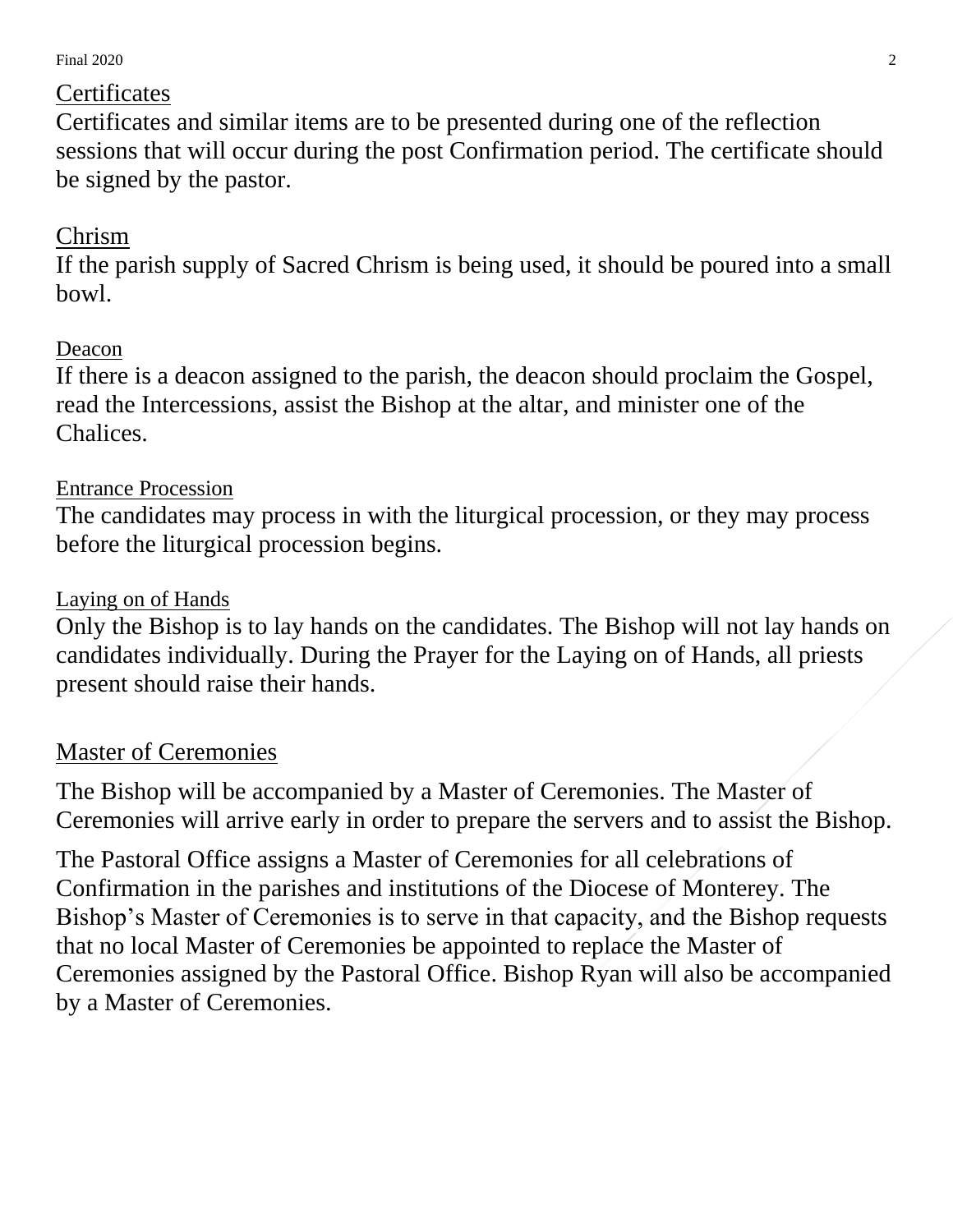#### Final  $2020$   $\hspace{1.5cm}$  3

#### **Music during Anointing**

If music is employed during the Anointing, it should be very soft so that the voice of the Bishop and the response of each person being confirmed can be clearly heard.

#### **Name Tags**

Each person being confirmed should have a card or badge on which the Baptismal name or the name chosen for Confirmation is printed in large, easy to read type done in a bold font. If the Rite is being celebrated in both English and Spanish the cards should be color coded so that the Bishop will know which language to use.

#### **Parking Place**

It is also very helpful to reserve a parking space for the Bishop for the Confirmation Mass/Service.

#### **Photos**

No photos or videos may be taken during the Confirmation Mass.

The Bishop will be available after Mass for individual photos if there are fewer than 30 confirmandi. If the number exceeds 30, only group photos are to be taken. e.g. by parish grouping. Each parish should have a coordinator for individual and group photographs.

Under no circumstances may a charge be made for any photo or video. This is particularly applicable to group photos. If a group photo is taken, every person in the photo is to receive a copy free of charge.

#### **Presentation by Sponsor**

When those to be confirmed approach the Bishop for the Anointing with Sacred Chrism, the sponsor should place his or her hand on the right shoulder of the candidate. The sponsor should introduce the candidate using the baptismal or confirmation name.

Presentation of Young Persons previously confirmed

If there are young person's participating in the Confirmation formation program who have already been fully initiated, they may be presented to the Bishop to receive a special blessing at the end of the Anointing of the Candidates.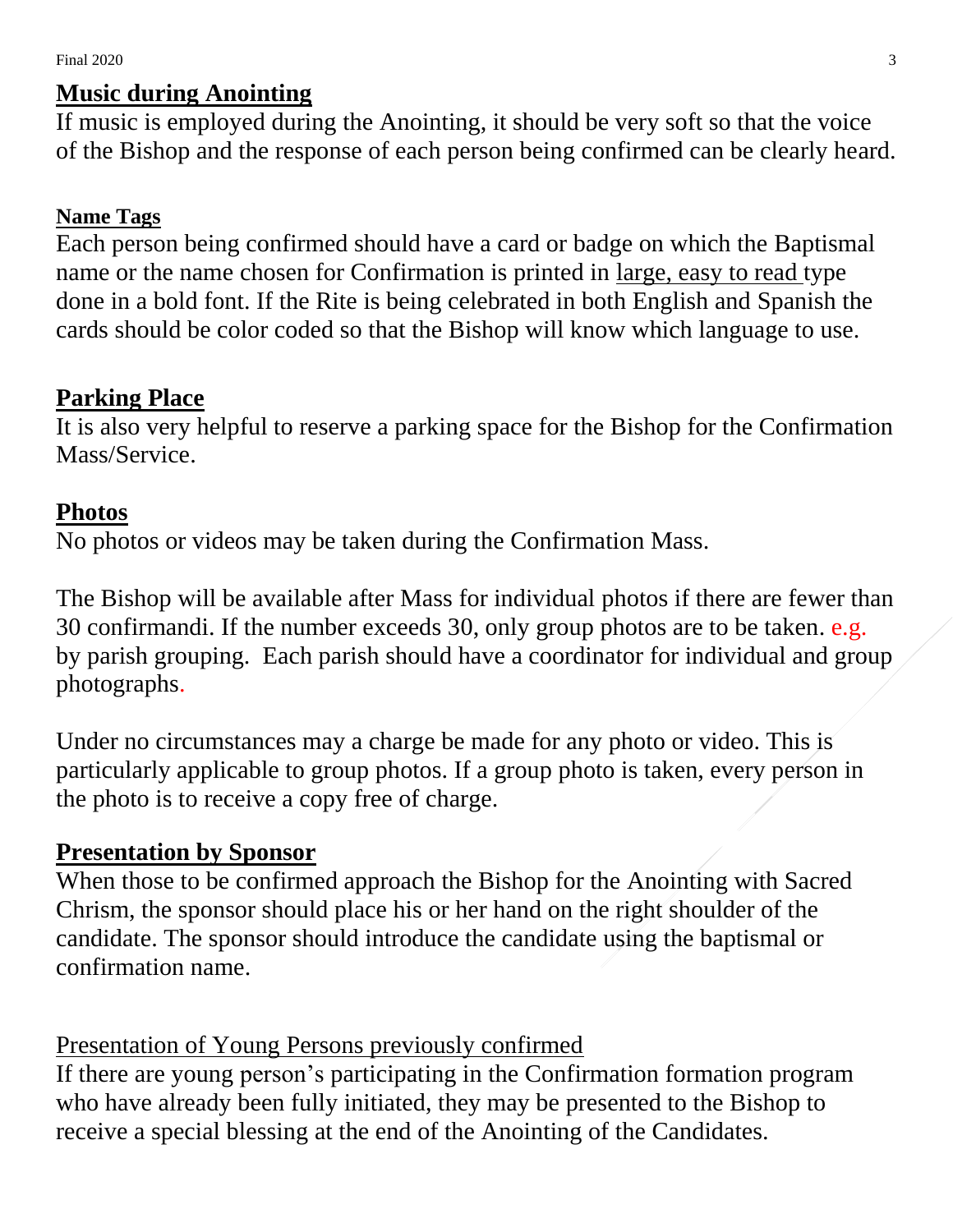#### Renewal of Baptismal Promises

Only the Candidates stand for the Renewal of Baptismal Promises and they are the only ones who respond to the Promises.

### Roman Missal

Sacristans should note that there is a special insert for Confirmation, in Eucharistic Prayers I, II and III, and there is also a special insert in the Spanish Missal. Please refer to Ritual Mass for Confirmation.

### Sacramental Registers

The Bishop will not review the parish sacramental registers. He will review and sign the registers when he makes his pastoral visit to the parish

## Scheduling the Church

No other liturgies in the church, such as marriages or quinceañeras should be scheduled to take place on the day of Confirmation if at all possible. If other liturgies are scheduled, they should conclude at least two hours before the time for the Confirmation Mass to begin. If an event is to follow Confirmation, it should begin no earlier than approximately one hour after Confirmation is concluded.

### Sprinkling Rite

If the Rite of Blessing and Sprinkling of Holy Water is used, the aspergillium should be the usual metal one and not one made of branches or leaves.

#### Stoles and Gowns

No stoles may be worn by, or given to those Confirmed. The stole is the sign of the ordained. Graduation style gowns may not be worn.

### Vesture

The Bishop will bring his own vestments.

### Washing the Bishop's Hands following the Anointing

Servers should approach the Bishop as he is seated in the Chair after the Anointing. Only a two or three cut lemon slices on a small plate, and the usual hand washing towel and water are necessary.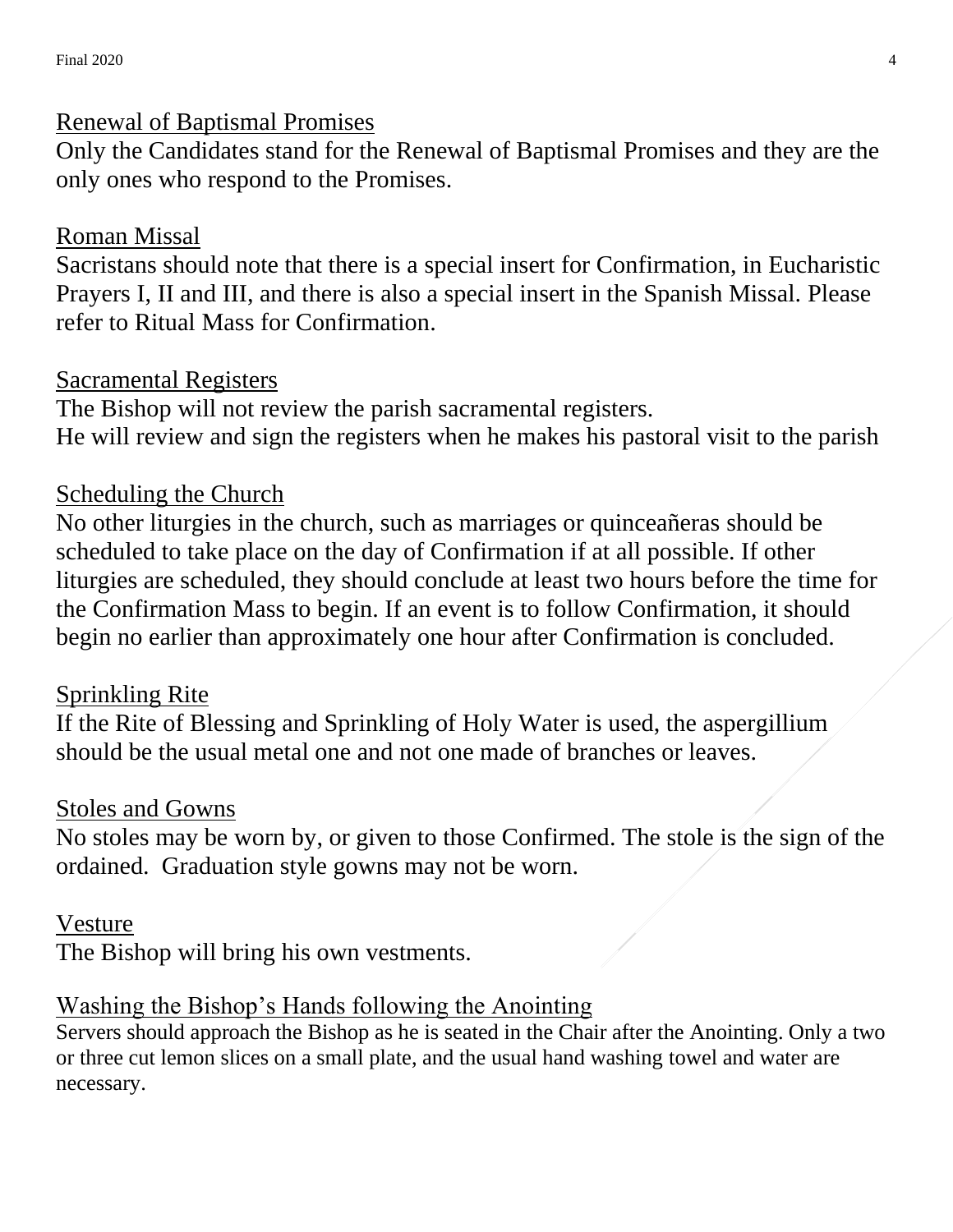# **DIOCESE OF MONTEREY**

# **CONFIRMATION LITURGY GUIDELINES** Part Two

# LITURGY PREPARATION FORM

*(updated 2020)*

Please email this form as an attachment in Microsoft Word, Microsoft Publisher or a pdf file to: **[Blitmus@aol.com](mailto:Blitmus@aol.com)** or [worship@dioceseofmonterey.org](mailto:worship@dioceseofmonterey.org) at least three weeks before the scheduled Confirmation.

| Parish:                                 |                                                                                                                        |                                                                     |  |
|-----------------------------------------|------------------------------------------------------------------------------------------------------------------------|---------------------------------------------------------------------|--|
| City:                                   | <u> 1989 - Johann Stoff, deutscher Stoffen und der Stoffen und der Stoffen und der Stoffen und der Stoffen und der</u> |                                                                     |  |
| Day and Time of Confirmation:           |                                                                                                                        | <u> 1989 - Johann Marie Barn, mars an t-Amerikaansk kommunist (</u> |  |
| Number to be confirmed.                 |                                                                                                                        |                                                                     |  |
| <b>Liturgy Coordinator:</b><br>Phone:   |                                                                                                                        |                                                                     |  |
| Email:                                  |                                                                                                                        |                                                                     |  |
| <b>Confirmation Catechist</b><br>Phone: |                                                                                                                        |                                                                     |  |
| Email:                                  |                                                                                                                        |                                                                     |  |
| <b>Music Coordinator:</b><br>Phone:     |                                                                                                                        | <u> 1989 - Johann Barbara, martxa alemaniar a</u>                   |  |
| Email:                                  |                                                                                                                        |                                                                     |  |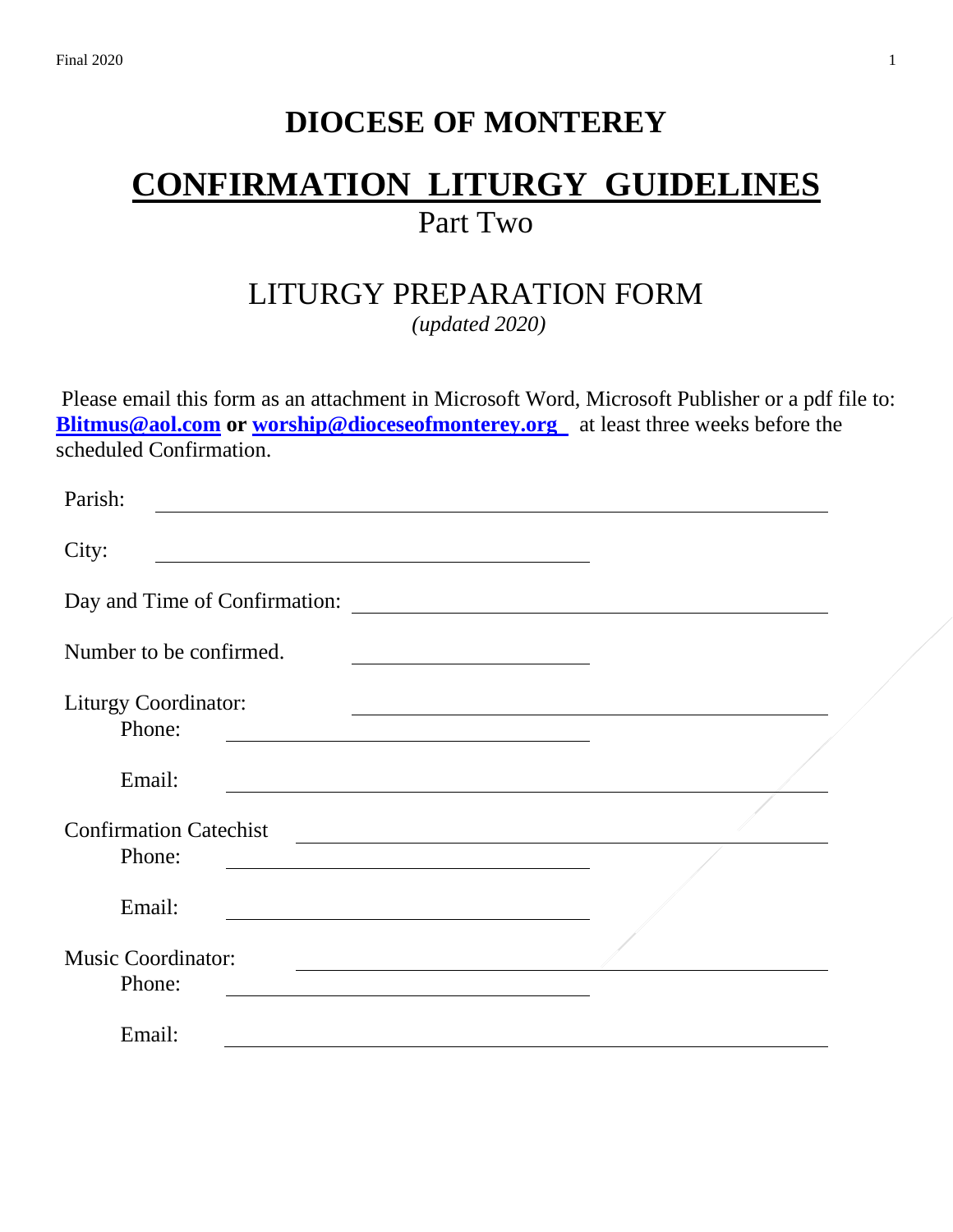#### **INTRODUCTORY RITES**

| <b>Entrance Procession</b>           |                                                                                                                                                                                     |                                                                                                |
|--------------------------------------|-------------------------------------------------------------------------------------------------------------------------------------------------------------------------------------|------------------------------------------------------------------------------------------------|
| Music:                               |                                                                                                                                                                                     |                                                                                                |
|                                      | (title)                                                                                                                                                                             |                                                                                                |
| <b>Sprinkling or Penitential Act</b> |                                                                                                                                                                                     |                                                                                                |
|                                      | Penitential Act                                                                                                                                                                     | Rite of Blessing and Sprinkling                                                                |
|                                      | (The accompanying song if the Rite of Blessing and Sprinkling if used, should reflect the mystery of<br>Baptism in Christ. The Rite can be found in Appendix 2 of the Roman Missal) |                                                                                                |
| Music:                               | <u> 1989 - John Stone, Amerikaansk politiker (* 1989)</u>                                                                                                                           |                                                                                                |
|                                      | (title)                                                                                                                                                                             |                                                                                                |
| Glory to God                         | never combined with the Sprinkling Rite.                                                                                                                                            | Always sung except on the Sundays of Advent and Lent. The Gloria is a liturgical prayer in its |
| Music:                               |                                                                                                                                                                                     |                                                                                                |
|                                      | $\overline{\text{(setting)}}$                                                                                                                                                       |                                                                                                |
| Collect                              | (also Prayer Over the Offerings and Prayer After Communion) will be taken from:                                                                                                     |                                                                                                |
|                                      |                                                                                                                                                                                     |                                                                                                |
|                                      | (e.g. Mass of Tuesday of the 5 <sup>th</sup> Week of Easter)                                                                                                                        |                                                                                                |

#### **LITURGY OF THE WORD**

*The ritual Mass for the Conferral of Confirmation and the readings for Confirmation as found in Volume IV of the Lectionary for Mass may be used on all days except the Sundays of Advent, Lent and Easter, the octave days of Easter and all solemnities, Ash Wednesday, and the days of Holy Week. On these days and their anticipated celebrations, the proper Mass and readings of the day are used.* 

*The Responsorial Psalm is the sung proclamation of the Word. Therefore, only the psalms assigned by the Lectionary for the Ritual Mass of Confirmation or for the Mass of the day may be used.*

Reading I:

*(List Mass from which the reading is taken, and the Scripture citation)*

Responsorial Psalm

Music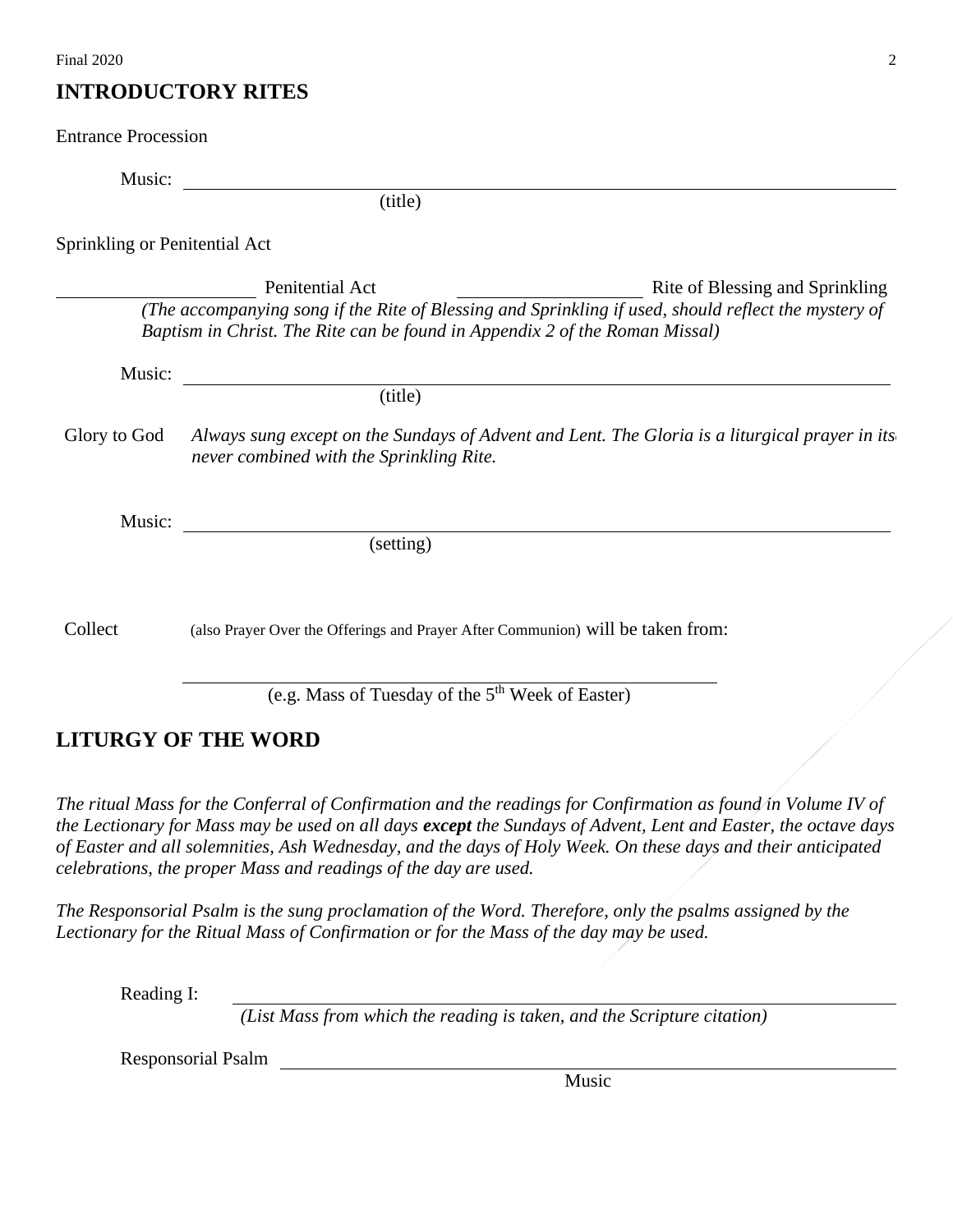Reading II

*(List Mass from which the reading is taken and the Scripture citation)*

Gospel Acclamation Music

Gospel

*(Proclaimed from the Gospel Book or Lectionary by deacon or pastor. The Gospel is never to be proclaimed from a binder or notebook)*

#### **RITE OF CONFIRMATION**

Presentation of Candidates by

*(usually done by Confirmation Catechist)*

Homily (Bishop)

Renewal of Baptismal Promises

Laying On of Hands *(The Bishop will lay hands individually if there are 20 or fewer candidates)*

Anointing with Chrism

 *(if music is used, it needs to be very soft so that the Bishop's voice as well as the responses of those being confirmed can be clearly heard)*

Universal Prayer: (Prayer of the Faithful) Read *by Deacon*

#### **LITURGY OF THE EUCHARIST**

Preparation & Presentation of the Gifts

Music

*(It is appropriate for the choir to sing at this time or for an instrumental selection to be played)*

The Eucharistic Acclamations (Holy, Memorial, Amen) should always be sung.

Music setting

#### **Communion Rite**

The Lord's Prayer (if this is sung, it should be a setting familiar to all present) Sign of Peace

Lamb of God:

*(musical setting)*